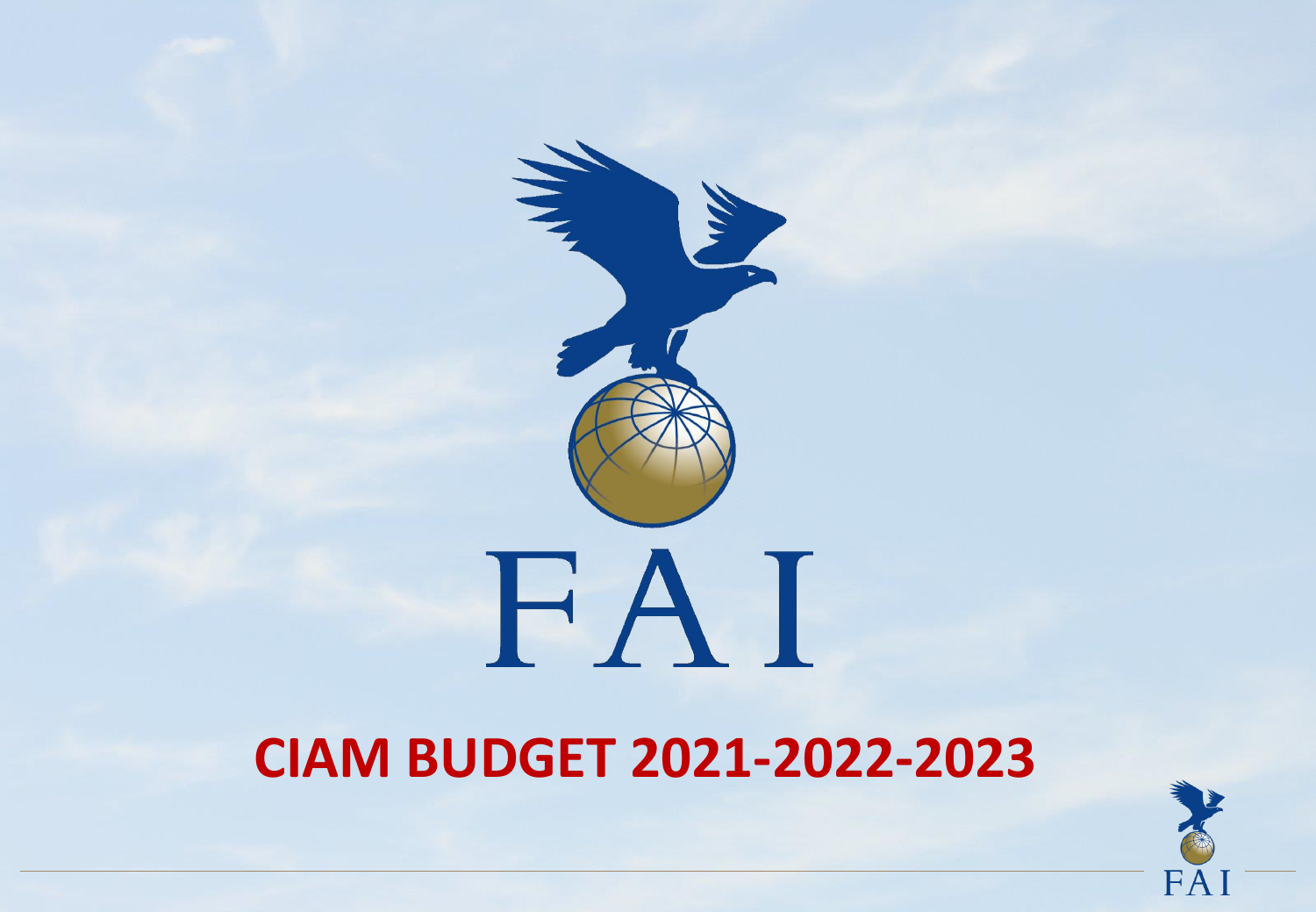#### *CIAM 2021 Final Budget (in EUR)*

Final CIAM 2021 budget data as of the statement for the auditing (converted from CHF):

*Special Reserve on Jan. 01, 2021: EUR 97 917 Revenues – up to Dec. 31, 2021: EUR 13 314 Expenses – up to Dec. 31, 2021: EUR 8 347 Profit (net result) on Dec. 31, 2021: EUR 4 966 Special Reserve on Dec. 31, 2021: EUR 102 884*

(EUR data are converted from CHF)

**2**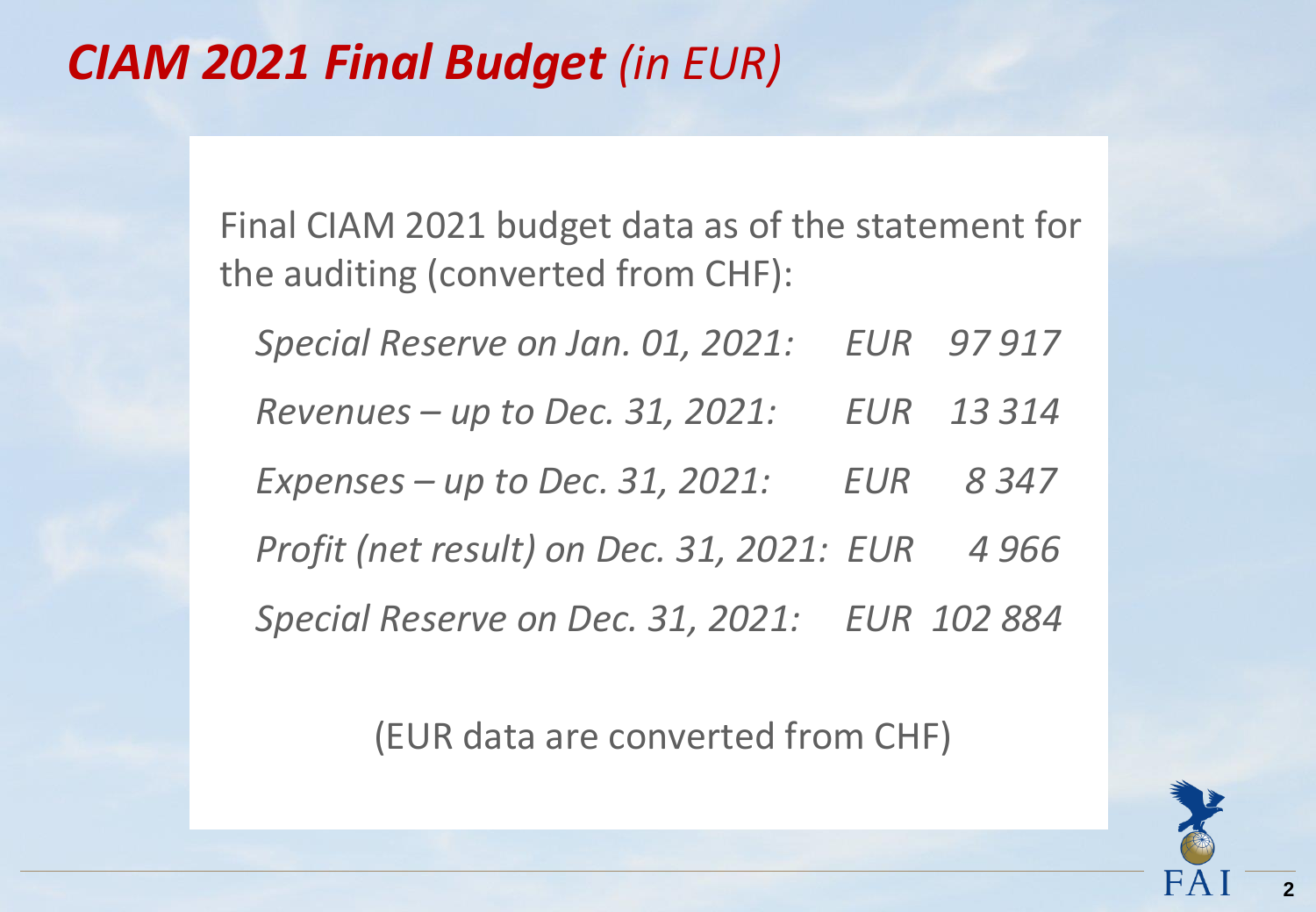#### *CIAM 2014–2021 Budget details*



**3**

F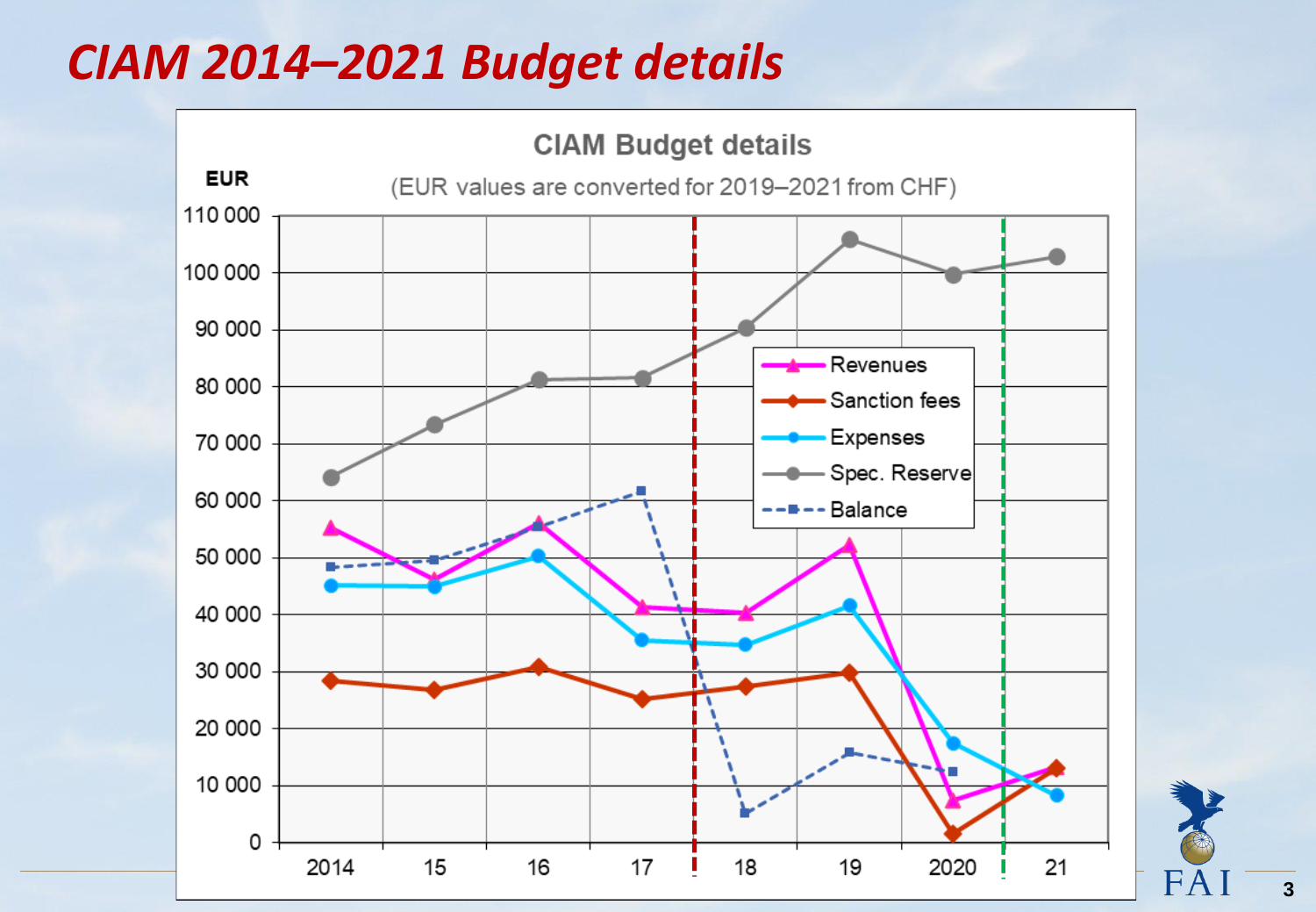## *CIAM 2021 Budget – Income (CHF)*

| <b>Legal</b><br><b>Account</b> | <b>Description</b>                      | <b>BUDGET</b><br>2021 | <b>ACTUAL</b><br>2021 | 2021<br><b>Actual vs</b><br><b>Budget</b> |
|--------------------------------|-----------------------------------------|-----------------------|-----------------------|-------------------------------------------|
|                                | <b>INCOME</b>                           | 18 276                | 14 645                | $-3631$                                   |
|                                | <b>32 COMMERCIAL REVENUES</b>           | $\boldsymbol{0}$      | $\boldsymbol{0}$      | $\bf{0}$                                  |
|                                | <b>33 COMPETITIONS REVENUES</b>         | 18 276                | 14 6 29               | $-3647$                                   |
|                                | <b>330 Sanction Fees</b>                | 3440                  | 14 4 7 5              | 11035                                     |
|                                | <b>332 Sales of Medals</b>              | 14 5 13               | 99                    | $-144414$                                 |
|                                | 334 Other Fees                          | 323                   | 55                    | $-268$                                    |
|                                | 3340 Protest Fees / Appeals Fees        | 323                   | 55                    | $-268$                                    |
|                                | <b>34 OTHER REVENUES</b>                | $\boldsymbol{0}$      | 16                    | 16                                        |
|                                | 3602 Revenues from Credit Card payments | $\Omega$              | 16                    | 16                                        |
|                                | 362 Sponsoring & Partnerships           | $\boldsymbol{0}$      | $\mathbf 0$           | $\boldsymbol{0}$                          |
|                                | 3620 Sponsoring & Partnerships          | 0                     | $\overline{0}$        | $\overline{0}$                            |

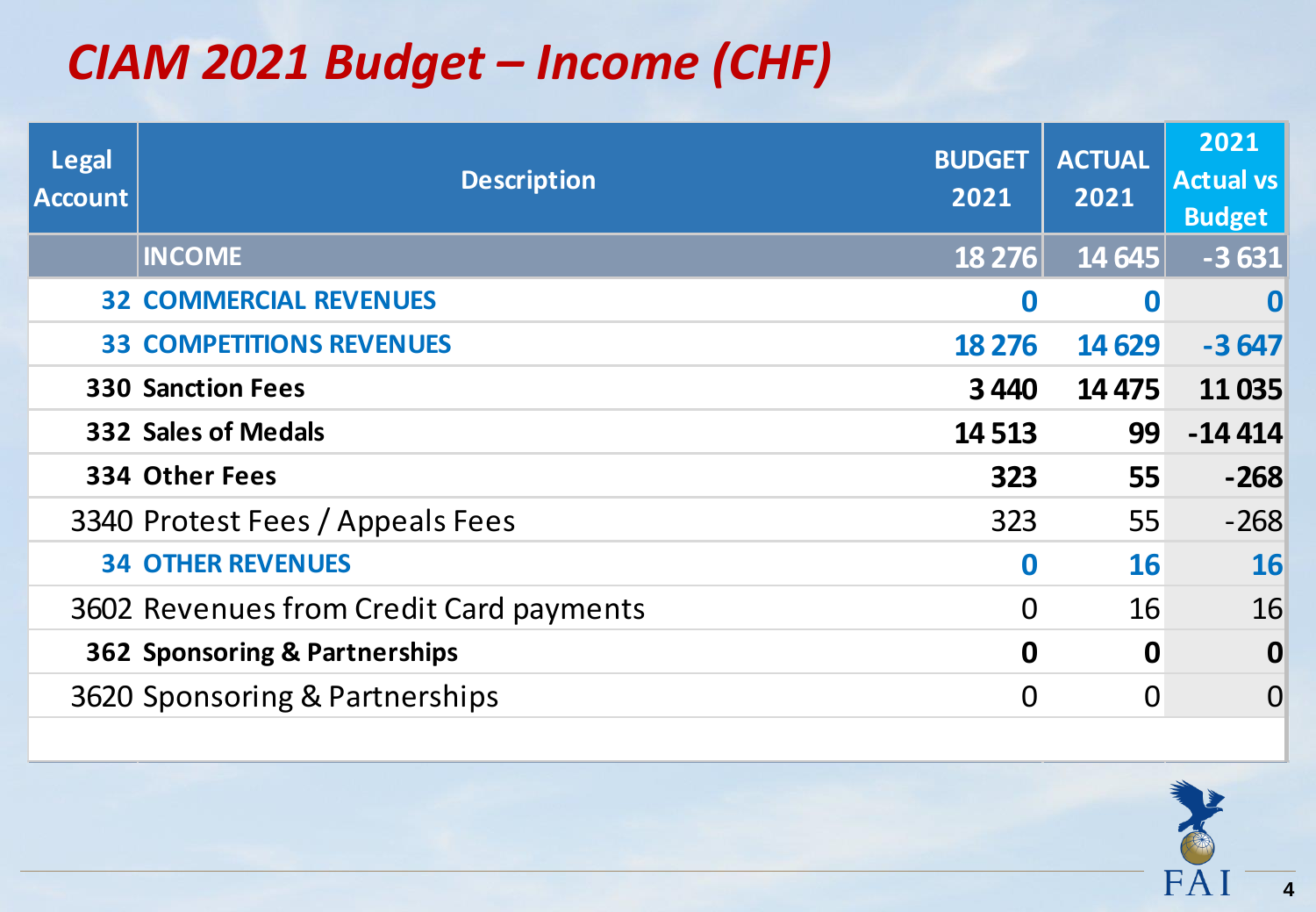## *CIAM 2021 Budget – Expenses (CHF) – Slide 1*

| <b>Legal</b><br><b>Account</b> | <b>Description</b>                                                 | <b>BUDGET</b><br>2021 | <b>ACTUAL</b><br>2021 | 2021<br><b>Actual vs</b><br><b>Budget</b> |
|--------------------------------|--------------------------------------------------------------------|-----------------------|-----------------------|-------------------------------------------|
|                                | <b>EXPENSES</b>                                                    | $-42463$              | $-9182$               | 33 281                                    |
|                                | <b>4 DIRECT EXPENSES</b>                                           | $-28918$              | $-5930$               | 22 988                                    |
|                                | <b>46 Expenses for Services</b>                                    | $-19243$              | $-5930$               | 13 3 13                                   |
|                                | 460 Expenses for FAI Events Support (Cat1, Cat2, Other)            | $-19243$              | $-5930$               | 13 3 13                                   |
|                                | 4601 Commission Medals/Diploma                                     | $-19243$              | $-5930$               | 13 3 13                                   |
|                                | <b>47 Competition expenses</b>                                     | $-9675$               | $\bf{0}$              | 9675                                      |
|                                | 4742 Expenses of FAI Officers                                      | $-9675$               | $\overline{0}$        | 9675                                      |
|                                | <b>6 OTHER OPERATING EXPENSES, DEPRECIATION, FINANCIAL RESULTS</b> | $-13330$              | $-2063$               | 11 267                                    |
|                                | <b>65 ADMINISTRATION AND INFORMATION TECHNOLOGY EXPENSES</b>       | $-6880$               | $\bf{0}$              | 6880                                      |
|                                | <b>650 ADMINISTRATION EXPENSES</b>                                 | $-215$                | $\mathbf{0}$          | 215                                       |
|                                | 6513 Postage                                                       | $-215$                | $\Omega$              | 215                                       |
|                                | 656 Operating Expenses (non-sport event related)                   | $-6665$               | $\mathbf 0$           | 6665                                      |
|                                | 65640 Expenses Bureau Members & Officers                           | $-5590$               | $\overline{0}$        | 5 5 9 0                                   |
|                                | 65646 Expenses of Experts                                          | $-1075$               | $\overline{0}$        | 1075                                      |
|                                | <b>67 OTHER OPERATING EXPENSES</b>                                 | $-6450$               | $-1068$               | 5 3 8 2                                   |
|                                | <b>670 OTHER OPERATING EXPENSES</b>                                | $-6450$               | $\mathbf 0$           | 6450                                      |
|                                | 6703 Sports Development                                            | $-6450$               | $-1068$               | 5 3 8 2                                   |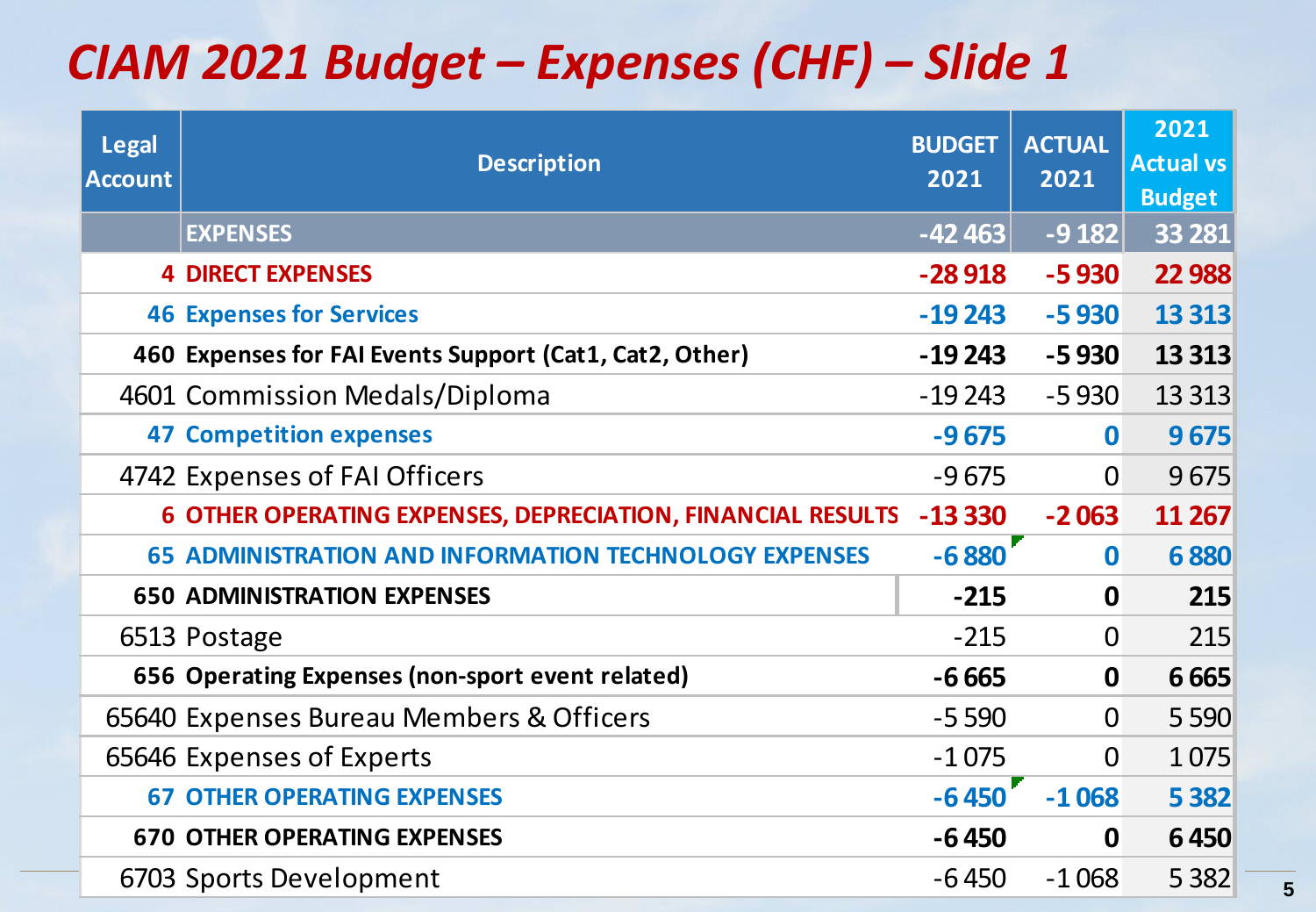## *CIAM 2021 Budget – Expenses (CHF) – Slide 2*

| <b>Legal</b><br><b>Account</b> | <b>Description</b>                                 | <b>BUDGET</b><br>2021 | <b>ACTUAL</b><br>2021 | 2021<br><b>Actual vs</b><br><b>Budget</b> |
|--------------------------------|----------------------------------------------------|-----------------------|-----------------------|-------------------------------------------|
|                                | <b>EXPENSES</b>                                    | $-42463$              | $-9182$               | 33 281                                    |
|                                | <b>69 FINANCIAL EXPENSES AND FINANCIAL INCOMES</b> | $\bf{0}$              | $-995$                | $-995$                                    |
|                                | <b>690 FINANCIAL EXPENSES</b>                      | $\Omega$              | $-1830$               | $-1830$                                   |
|                                | 6940 Bank fees                                     | $\Omega$              | $-73$                 | $-73$                                     |
|                                | 6942 Exchange loss                                 | $\Omega$              | $-1750$               | $-1750$                                   |
|                                | 6943 Credit card fees                              | $\Omega$              | $-7$                  | $-7$                                      |
|                                | <b>695 FINANCIAL INCOME</b>                        | $\Omega$              | 835                   | 835                                       |
|                                | 6952 Exchange profit                               | $\Omega$              | 835                   | 835                                       |
|                                | 8 EXTRAORDINARY AND NON-OPERATING EXPENSES, TAX    | $-215$                | $-1190$               | $-975$                                    |
|                                | <b>850 EXTRAORDINARY EXPENSES</b>                  | $-215$                | $\mathbf{0}$          | 215                                       |
|                                | 8500 Extraordinary Expenses                        | $-215$                | $\Omega$              | 215                                       |
|                                | 870 EXPENSES FOR OTHER ACCOUNTING PERIODS          | $\Omega$              | $-2092$               | $-2092$                                   |
|                                | 8700 Expenses for Other Accounting Periods         | $\Omega$              | $-2013$               | $-2013$                                   |
|                                | 8701 Credit note for previous years                | $\Omega$              | $-79$                 | $-79$                                     |
|                                | 871 REVENUES FOR OTHER ACCOUNTING PERIODS          | $\mathbf 0$           | 902                   | 902                                       |
|                                | 8710 Revenues for Other Accounting Periods         | $\overline{0}$        | 902                   | 902                                       |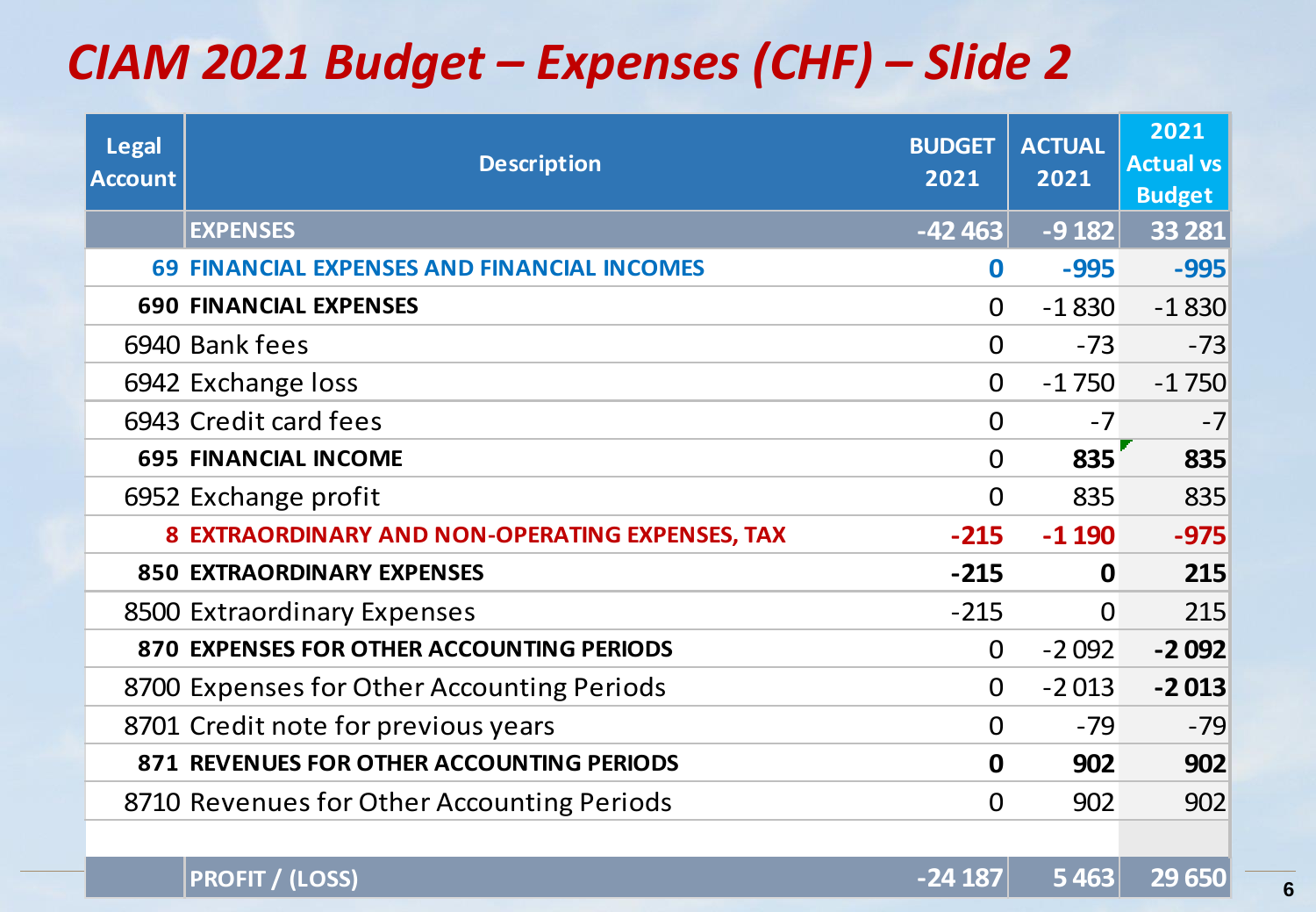## *CIAM 2022 & 2023 Budget – Income (EUR)*

| <b>Legal</b><br><b>Account</b> | <b>Description</b>               | <b>BUDGET</b> | <b>BUDGET</b> |
|--------------------------------|----------------------------------|---------------|---------------|
|                                |                                  | 2022          | 2023          |
|                                |                                  | (EUR)         | (EUR)         |
|                                | <b>INCOME</b>                    | 32 300        | 36 700        |
|                                | <b>33 COMPETITIONS REVENUES</b>  | 27 300        | 32 700        |
|                                | <b>330 Sanction Fees</b>         | <b>27 000</b> | 24 000        |
|                                | <b>3300 Sanction Fees</b>        | 27 000        | 24 000        |
|                                | 332 Sales of Medals              | 0             | 8400          |
|                                | 334 Other Fees                   | 300           | 300           |
|                                | 3340 Protest Fees / Appeals Fees | 300           | 300           |
|                                | <b>34 OTHER REVENUES</b>         | 5 000         | 4 0 0 0       |
|                                | 362 Sponsoring & Partnerships    | 5 000         | 4 0 0 0       |
|                                | 3620 Sponsoring & Partnerships   | 5 000         | 4 0 0 0       |
|                                |                                  |               |               |

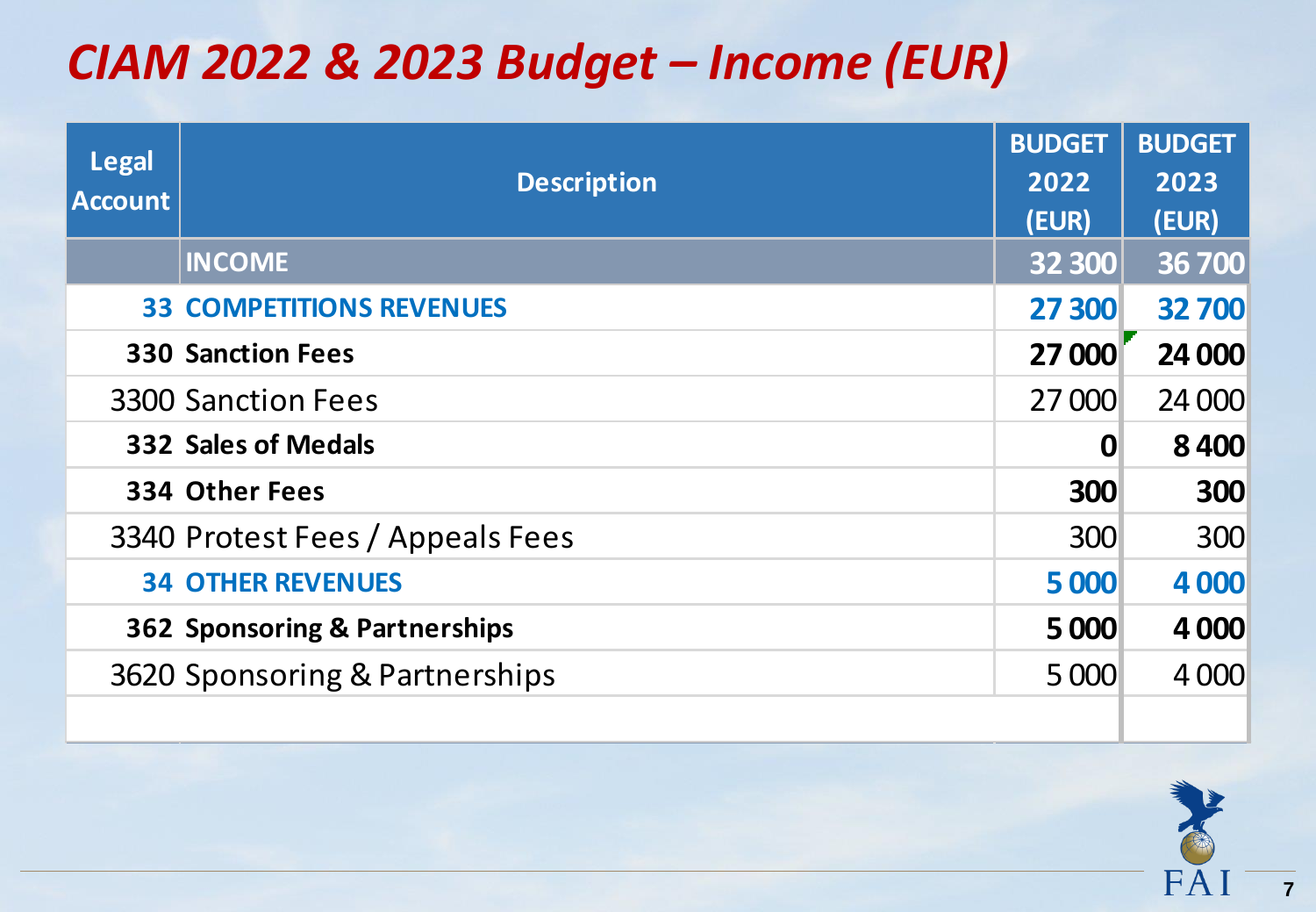#### *CIAM 2022 & 2023 Budget – Expenses (EUR)*

| <b>EXPENSES</b>                                              | $-34700$       | $-36700$                                                                                                                                                                                                              |
|--------------------------------------------------------------|----------------|-----------------------------------------------------------------------------------------------------------------------------------------------------------------------------------------------------------------------|
| <b>4 DIRECT EXPENSES</b>                                     |                | $-14000$                                                                                                                                                                                                              |
| <b>46 Expenses for Services</b>                              |                | $-14000$                                                                                                                                                                                                              |
| 460 Expenses for FAI Events Support (Cat1, Cat2, Other)      |                | $-14000$                                                                                                                                                                                                              |
| 4601 Commission Medals/Diploma                               |                | $-2000$                                                                                                                                                                                                               |
|                                                              |                | $-22500$                                                                                                                                                                                                              |
| <b>65 ADMINISTRATION AND INFORMATION TECHNOLOGY EXPENSES</b> |                | $-19700$                                                                                                                                                                                                              |
| <b>650 ADMINISTRATION EXPENSES</b>                           | $-200$         | $-2700$                                                                                                                                                                                                               |
| 6513 Postage                                                 | $-200$         | $-200$                                                                                                                                                                                                                |
| 656 Operating Expenses (non-sport event related)             |                | $-11000$                                                                                                                                                                                                              |
| 65640 Expenses Bureau Members & Officers                     |                | $-3000$                                                                                                                                                                                                               |
| <b>67 OTHER OPERATING EXPENSES</b>                           |                | $-2800$                                                                                                                                                                                                               |
| <b>670 OTHER OPERATING EXPENSES</b>                          |                | $-2800$                                                                                                                                                                                                               |
| 6703 Sports Development                                      |                | $-2500$                                                                                                                                                                                                               |
| 6940 Bank fees                                               |                | $-100$                                                                                                                                                                                                                |
| 6942 Exchange loss                                           |                | $-2000$                                                                                                                                                                                                               |
| <b>695 FINANCIAL INCOME</b><br>0                             |                | 900                                                                                                                                                                                                                   |
| 6952 Exchange profit                                         |                | 900                                                                                                                                                                                                                   |
| 8 EXTRAORDINARY AND NON-OPERATING EXPENSES, TAX<br>0         |                | $-200$                                                                                                                                                                                                                |
| <b>850 EXTRAORDINARY EXPENSES</b>                            | 0              | $-200$                                                                                                                                                                                                                |
| 8500 Extraordinary Expenses                                  | $\overline{0}$ | $-200$                                                                                                                                                                                                                |
|                                                              |                |                                                                                                                                                                                                                       |
|                                                              |                | $-14000$<br>$-14000$<br>$-14000$<br>$-2000$<br>6 OTHER OPERATING EXPENSES, DEPRECIATION, FINANCIAL RESULTS<br>$-20700$<br>$-18200$<br>$-9000$<br>$-3000$<br>$-2500$<br>$-2500$<br>$-2500$<br>0<br>0<br>$\overline{0}$ |

FA<sub>1</sub>

**PROFIT / (LOSS) -2 400 0**